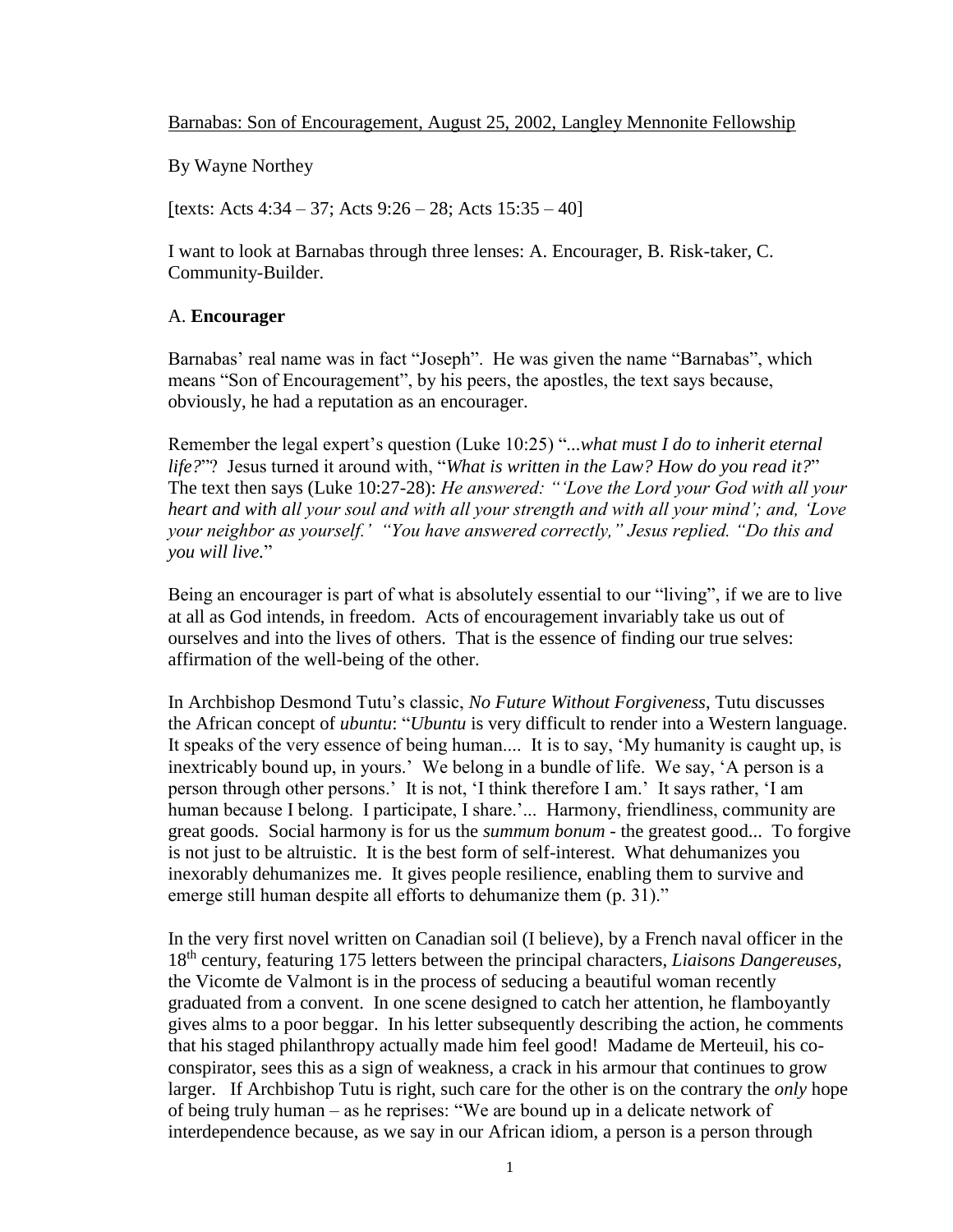other persons. To dehumanize another inexorably means that one is dehumanized as well... Thus to forgive is indeed the best form of self-interest since anger, resentment, and revenge are corrosive of that *summum bonum,* that greatest good, communal harmony that enhances the humanity and personhood of all in the community (p. 35)."

The opposite of encouragement is *condemnation*. Jesus specifically said he did not come to condemn (John 3:17), and told us not to condemn for it will boomerang onto ourselves: "Do not judge or you too will be judged" (Matt. 7:1) - Paul triumphantly wrote: "Therefore, there is now no condemnation for those who are in Christ Jesus, because through Christ Jesus the law of the Spirit of life set me free from the law of sin and death  $(Rom 8:1 & 2)$ ."

### *Encouragement is ultimately an act of forgiveness by which all are set free.*

As Tutu says elsewhere of non-retaliation: "Forgiving means abandoning your right to pay back the perpetrator in his own coin, but it is a loss that liberates the victim (p. 272)."

Ponder this excerpt from an interview with a contemporary Eastern Orthodox theologian: *I recall a televised discussion program in which we were asked what was most important in Christianity. Part of what I said was that the only way we can find ourselves is to deny ourselves. That's Christ's teaching. If you cling to yourself, you lose yourself. The unwillingness to forgive is the ultimate act of not wanting to let yourself go. You want to defend yourself, assert yourself, protect yourself. There is a consistent line through the Gospel -- if you want to be the first you must will to be the last.* 

*The other fellow, who taught the psychology of religion at a Protestant seminary, said, "What you are saying is the source of the neuroses of Western society. What we need is healthy self-love and healthy self-esteem." Then he quoted that line, "You shall love your neighbor as you love yourself." He insisted that you must love yourself first and have a sense of dignity. If one has that, forgiveness is either out of the question or an act of condescension toward the poor sinner. It is no longer an identification with the other as a sinner, too.* 

*I said that of course if we are made in the image of God it's quite selfaffirming, and self-hatred is an evil. But my main point is that there is no self there to be defended except the one that comes into existence by the act of love and self-emptying. It's only by loving the other that myself actually emerges. Forgiveness is at the heart of that.*

*As we were leaving a venerable old rabbi with a shining face called us over. "That line, you know, comes from the Torah, from Leviticus," he said, "and it cannot possibly be translated love*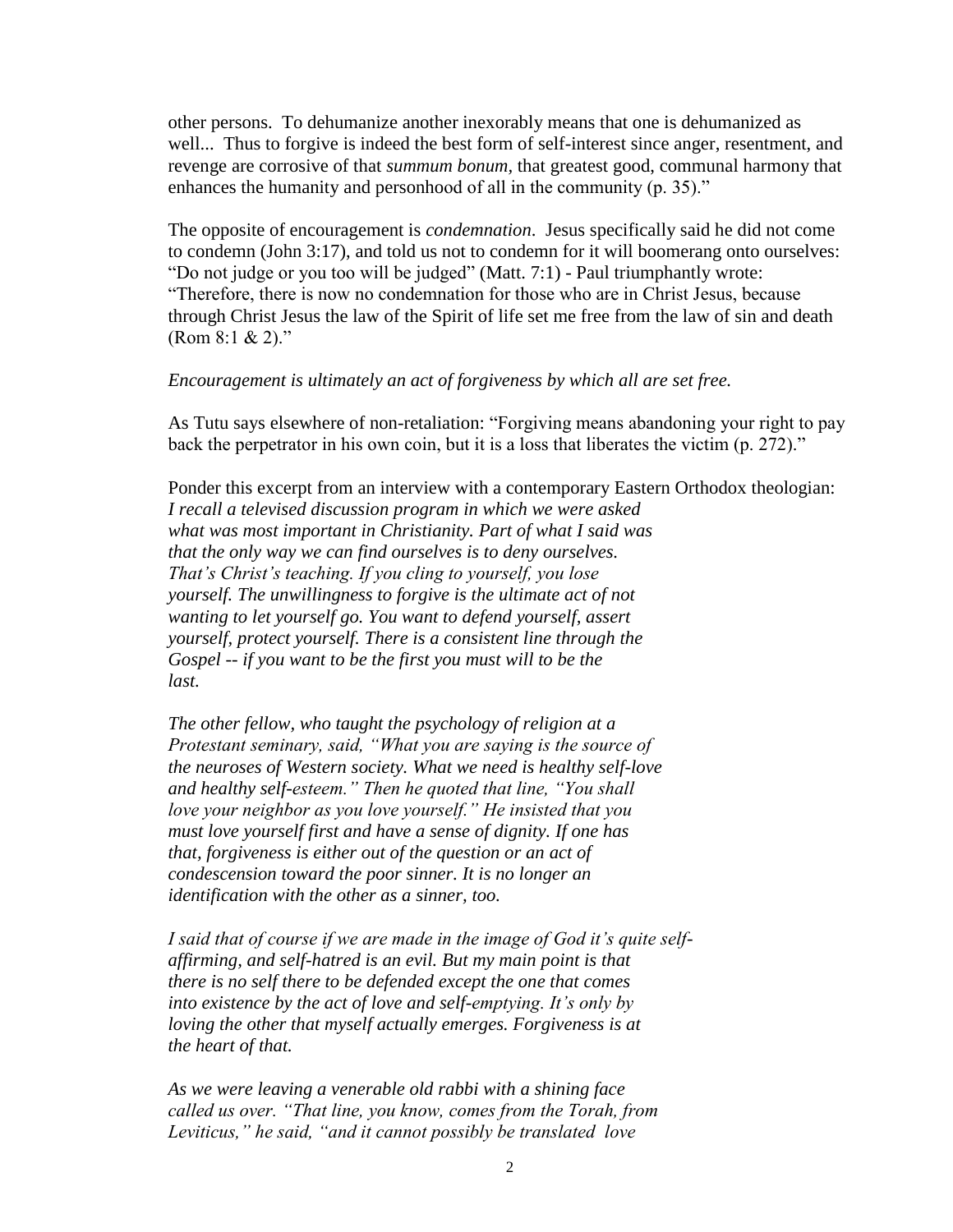*your neighbor as you love yourself. It says, "You shall love your neighbor as being your own self ." Your neighbor is your true self. You have no self in yourself.*

*After this I started reading the Church Fathers in this light, and that's what they all say -- "Your brother is your life." I have no self in myself except the one that is fulfilled by loving the other. The Trinitarian character of God is a metaphysical absolute here, so to speak. God's own self is another -- His Son. The same thing happens on the human level. So the minute I don't feel deeply that my real self is the other, then I'll have no reason to forgive anyone. But if that is my reality, and my only real self is the other, and my own identity and fulfillment emerge only in the act of loving the other, that gives substance to the idea that we are potentially God-like beings. Now, if you add to that that we are all to some degree faulty and weak and so on, that act of love will always be an act of forgiveness. That's how I find and fulfill myself as a human being made in God's image. Otherwise, I cannot. So the act of forgiveness is the very act by which our humanity is constituted. Deny that, and we kill ourselves. It's a metaphysical suicide.*

Barnabas the Encourager knew how to forgive to be human.

### B. **Risk-taker**

Barnabas was also a risk-taker.

Barnabas the Encourager was the first to forgive Saul for his persecution of the Christians, and to take a risk not only in personally befriending Saul when Saul could have had Barnabas arrested, but Barnabas took a risk in alienating his own peers in introducing Saul/Paul to them.

A Scottish Quaker philosopher, John Macmurray, claims that our entire lives are lived out on a continuum between fear and love, the two most dominant emotions of our existence. Elizabeth O'Connor wrote that Jesus came to save us from our fears as much as from our sins.

Jesus repeatedly said: "Do not be afraid!", and we repeatedly fear, nonetheless. A wry commentator said it is not the Ten Commandments that give him trouble, it is the Eleventh: "Do not be afraid".

This command however is an invitation to *freedom.* Freedom is the crowning achievement of Christian spirituality, what it means to be human: (Gal 5:1) *It is for freedom that Christ has set us free. Stand firm, then, and do not let yourselves be burdened again by a yoke of slavery.*

A close cousin to fear is worry or anxiety. This is a more generic kind of apprehension.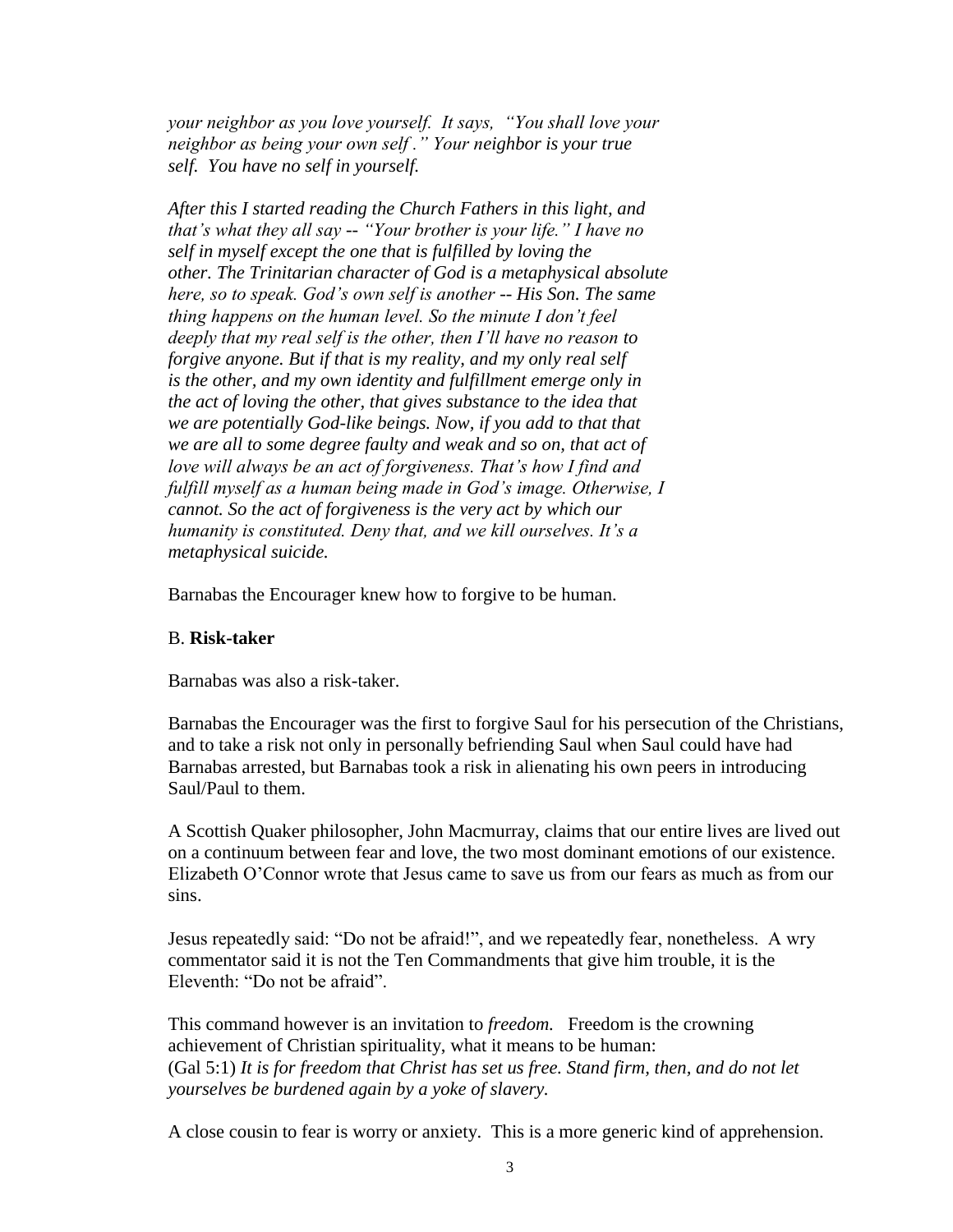Fear has a specific object, whereas anxiety is less focussed and more inchoate. The writer of the Peter letters says:

(1 Pet 5:7) *Cast all your anxiety on him because he cares for you.*

This is a fairly simple, comprehensive, and straightforward admonition! It is just incredibly difficult to do!: *Cast all your anxiety on him because he cares for you.*

In Barnabas' risk-taking, his role as Encourager and Risk-taker converge, in line with the text in I John 4:18-21:

*There is no fear in love. But perfect love drives out fear, because fear has to do with punishment. The one who fears is not made perfect in love. We love because he first loved us. If anyone says, "I love God," yet hates his brother[/sister], he [or she] is a liar. For anyone who does not love his brother[/sister], whom he [or she] has seen, cannot love God, whom he [or she] has not seen. And he has given us this command: Whoever loves God must also love his [or her] brother[/sister].*

Notice, incidentally, that this passage dismantles any legitimization of punishment and retribution, saying they belong to the world of fear, which perfect love simply displaces. *That perfect love drives out punishment is the pithy breathtaking message of this text!* This has huge implications in a world awash with a "War on Terrorism", and a society fixated on retributive punishments for crimes.

In the end, says Graham Greene the novelist through one of his characters, we all want to be saints. We all wish to transcend fear and death which circumscribe all our endeavours. In the end, we all aspire to know perfect love, which enables complete risk-taking, fearless opposition to evil, injustice, and personal sin. We all yearn to move beyond the reach of debilitating fear for our own well-being to perfect love of God and other.

Love, which biblically means *the indefatigable embrace of the other*, says anthropologist and lay theologian René Girard, is the only true *epistemology*: the one and only basis for authentic human knowledge and existence.

Sister Helen Prejean, author of *Dead Man Walking*, after whom the award-winning movie was made, puts it this way:

*To me the overriding thing about life is to live in the presence of God - which is the presence of love and compassion - and not to break the link between God and myself, between God and us. I know when I am living in that presence I'm poised. I'm present. I'm confident. When I'm not connected with God's presence and compassion, I am discombobulated, flitting around like a bird. As horrible as it was, I felt that presence and compassion throughout this whole affair [of visiting on Death Row]. And I still do....*

*The essential connection, of course, is to the compassionate God. Most often that connection is made through human beings. Jesus is our model for that. He did it first. He did it best. And his followers have tried to make his compassion present down through the ages. That's what I believe I have tried to do. I hope that God chooses to comfort me in this way when my time comes, and, if that happens, I will be grateful.* (Excerpted from "The Sorrow Only God Can Touch: an interview with Helen Prejean, SSJ", *Praying*, No. 61, July-August 1994, pp. 29 & 36*.*)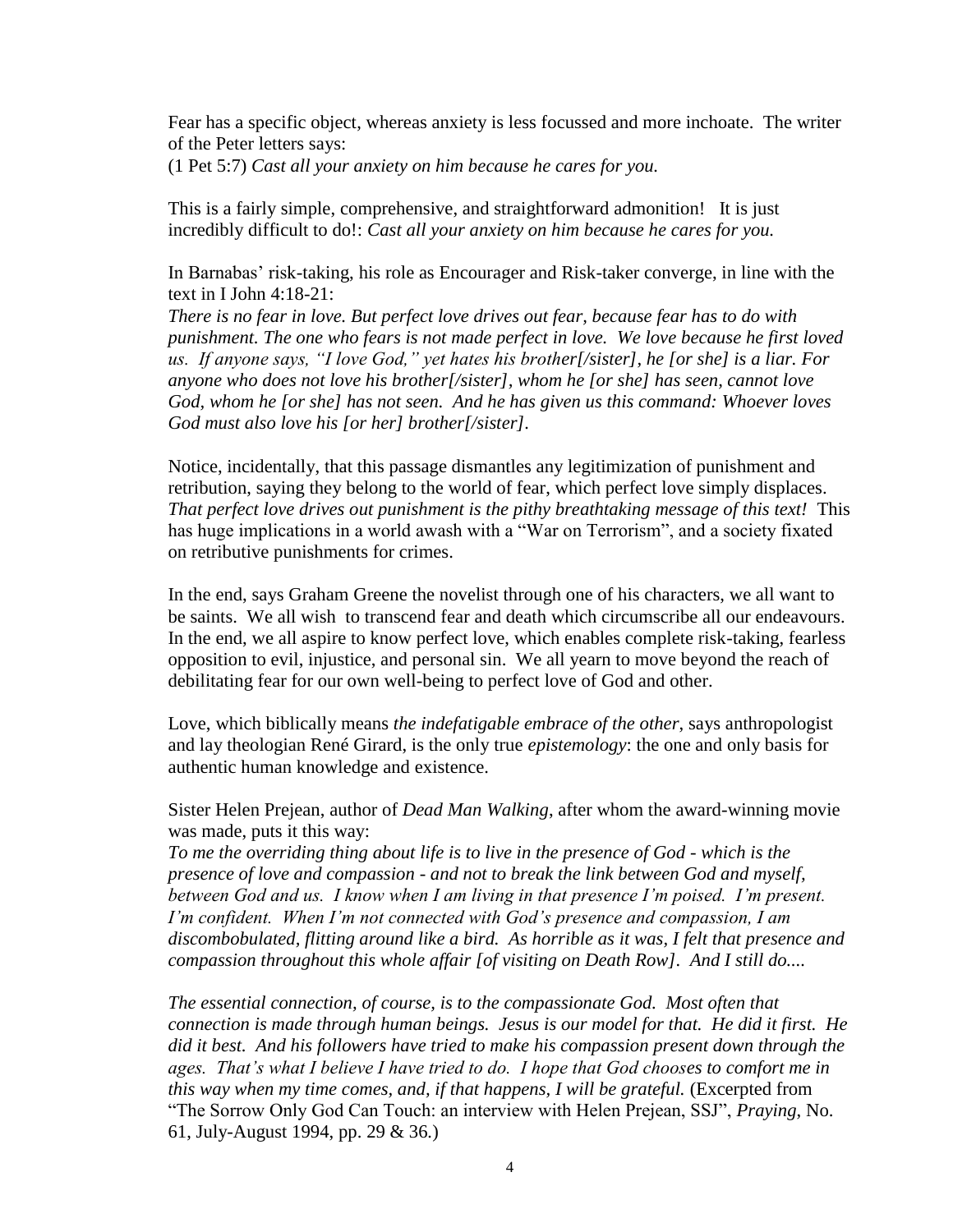Barnabas the Risk-Taker.

# C. **Community-Builder**

Finally, Barnabas was a Community-Builder.

John Mark, likely the author of the Gospel by the same name, was a cousin or nephew to Barnabas. He travelled for a time with Paul and Barnabas on their first missionary journey. But there was obviously a real falling-out between Mark and Paul, so serious that John Mark left and returned home before journey's end, and later Paul and Barnabas had a falling-out of sorts upon Barnabas' wish to have Mark rejoin them for a second journey. Barnabas and Mark went their separate ways as a result, and Paul recruited a new companion, Silas, to continue on with him.

The inference of the story is Barnabas' willingness to give John Mark a second chance, over against Paul's more hard-line approach. From several mentions of John Mark in Paul's Letters, it is obvious that the issue was not Mark's turning away from the faith.

From the Eastern Orthodox and I John quotes, the essence of being human is *neighbourliness.* That is, being fully human means ever working towards creating community. This is Archbishop Tutu's *ubuntu*: "A person is a person through other persons." Community is the loving, caring, compassionate acceptance, inclusion, and attempt at making friends, of all we have significant interaction with.

In the end, if we do not embrace this kind of community-building, we do not embrace God. Bud Osborne, a Vancouver East End activist and poet, in a workshop at the Arts & Peace Festival a few years ago said: "*God is community*."

If God is not found in our peacemaking approach to the other, God is simply not found! The inexorable logic and leaven of the Gospels are what one author, James Alison, calls the subversion from within of the "apocalyptic imagination" by the "eschatological imagination". This entails the pruning away from the image of God of all violence, of all alienation and exclusion from and of the other.

A Latin saying speaks to this: *extra ecclesiam nulla salus – "*outside the church there is no salvation". Outside love of the church, the sisters, the brothers, the community, outside our passionate commitment to the other, there is no salvation, no freedom. Likewise: *extra finitimum nulla salus* – outside [love of] neighbour, there is no salvation. Likewise again: *extra hostem nulla* salus – outside [love of] enemy there is no salvation.

The greatest error of modernity and of post-modernity is to believe we can love our neighbour without the staying power of love of God. The greatest error of much Christianity is to believe we can love God without referencing the other.

If our lives are not characterized by active embrace of the other, by community building, by peacemaking, salvation is a legal fiction, church is a sham, and "God" is an unknown, for all our God-talk.